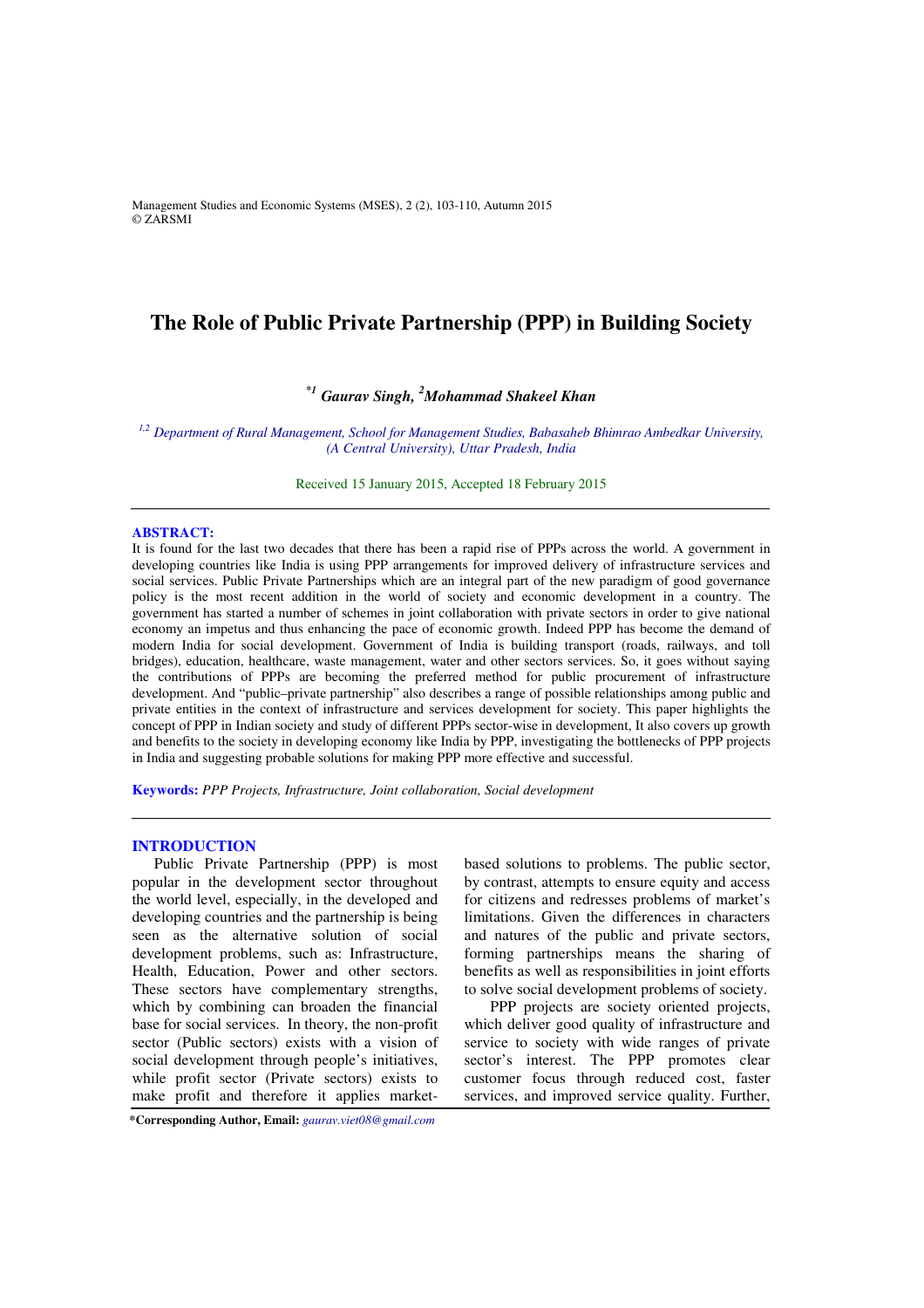PPP promotes greater efficiency in terms of improved coverage, access and enhanced social service. During last few years, Public Private Partnership (PPP) has become a favorite tool for providing public services and developing society in both developed and developing countries. But in general level Public Private Partnerships (PPPs) are generally recognized as long- term cooperative institutional arrangements between public and private sectors to achieve various objectives. There is a wide range of PPPs with diverse features and involved in different activities. There are different definitions for PPPs in the literature on the subject. PPPs are viewed from different angles. These include as a way of managing and governing organizations, as an institutional arrangement for financial relationship, as a development win-win strategy for and also as a language game. The review of different definitions indicates that there is no precise agreed definition of PPP.

The Government of India defines PPPs as: 'A partnership between a public sector entity (sponsoring authority) and a private sector entity (a legal entity in which 51% or more of equity is with the private partner/s) for the creation and/or management of infrastructure for public purpose

for a specified period of time (concession period) on commercial terms and in which the private partner has been procured through a transparent and open procurement system'. (Department of Economic Affairs, Ministry of Finance, Government of India, 2007a) (figure 1).

On the basis of above discussion, we can say that Public Private Partnership (PPP) is a platform where private and public sectors meet together in long-term contractual agreement to produce a required infrastructure like roads, airports, port and social service like health, education, sanitation, water systems, etc. Here private entity is responsible for financing, design, construction, operation and maintenance of the facility of PPP projects for agreed duration known as concession period and at the end of the period transfers the ownership of the operational facility to the government at no cost. In return, the private entity generates revenue either from the levying of tariffs on users or the receipt of periodic service payments from the government over the life of the according agreement. Infrastructure demand is targeted \$1 trillion under India's 12th Five-Year Plan (2012- 2017).



**Figure 1: Conceptual model of Public Private Partnership (PPP) in society building**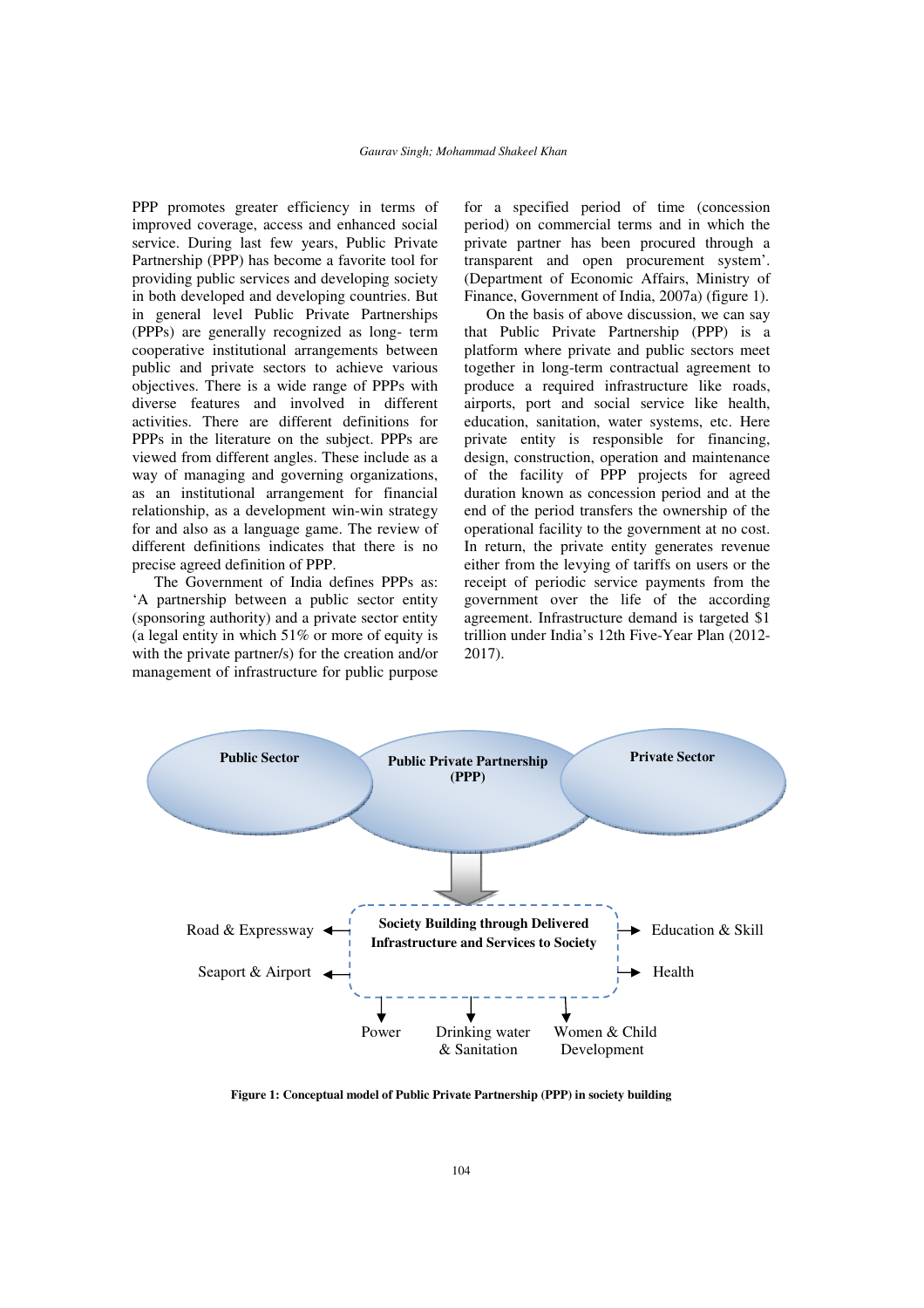# **Literature Review**

Smita and Sangita (2008) suggested that the PPP is alternative service delivery model to achieve efficiency and address shortages, although unlikely to replace fully traditional services deliver by governments. And efficiency level of service delivery has improved and shown result in some of the public utilities in area. Mahalingam (2008) said given India's infrastructure needs, PPPs are a necessity and not just an option. However there are a myriad of issues that need to be addressed and resolved in order to facilitate a better understanding on how to develop infrastructure efficiently and seamlessly via PPPs. Lakhmanan (2008) elaborated the status of the PPP in the infrastructure development in India both in the central government schemes as well as state sponsored schemes is not encouraging stable macroeconomic framework, sound regulatory structure, investor friendly policies, sustainable project revenues, transparency and consistency of polices effective regulation and liberalization of labor laws, and good corporate governance are the basic requirements, which define the successes of the PPP model. Babli (2008) discussed the growth of an economy is always measured in terms of the Infrastructure facilities distributed over the geography of nation. The purpose it serves and the sustainability of the Endeavour will always remain a pre-requisite for the project envisaged. With all the toolkits available to decipher the necessity and viability of an infrastructure project, Public Private Partnership is a mechanism here to stay in the days to follow. Prudent measures arising due to the lack of available legal framework and a systematic regulatory interference shall mark the beginning of a new era. Gopal et al. (2009) in the wake of increasing challenges to deliver quality public services in developing countries like India, public private partnerships seems to address some of the major problems governments are facing such as investment needs and trained manpower capacity constraints. These services are now increasingly being used by the citizens. Charles (2009) there is no clear link between policy environment and institutional structures in a state and its success in getting PPP investments. There are no clear and obvious commonalities in policy

environment among Indian states which were successful in getting more PPP projects compared to other states. Barowalia (2010) discussed Thus PPP emerges as an inevitable mode of providing infrastructure and other basic services. However, for a country like India, poised to be one of the leading economies of the 21st century, PPP is perhaps the best available option. The need is to use PPP extensively both for infrastructure development as well as for social development to transform India into a developed country. PPP is a tool for all-round development and the benefits depend on how such tools are utilized by the policy and decision-makers. Singh (2011) found that the public sectors alone can't meet the required funds and technology for the projects. So the Government decided to accomplish this business by collaborating with the sector which could provide this requirement which was none other than the private parties. Thus PPP emerged as a joint collaboration of the public and private sectors. Priya and Jesintha (2011) the foreign players are investing with domestic player in PPP projects. The scope of PPP in India is good and only state had benefit from it.

### **Objectives of Study**

The basic objective of this study is:

- To assess the present scenario of Public Private Partnership (PPP) in Indian States in society building and development.
- To analyze the challenging issues in Public Private Partnership (PPP) in Indian states.

#### **Rationale of the Study**

The present study is helpful to analyze the present scenario of PPP in Indian States. This study will assist the nation as it provides futuristic way for investment of Private sector in building society. The collaboration between Public and Private sector entity can be strengthened by implementing the recommendation of this study.

#### **Hypothesis**

H0: There are no significant of PPP Projects affected in society development.

H1: There are significant of PPP Projects affected in society development.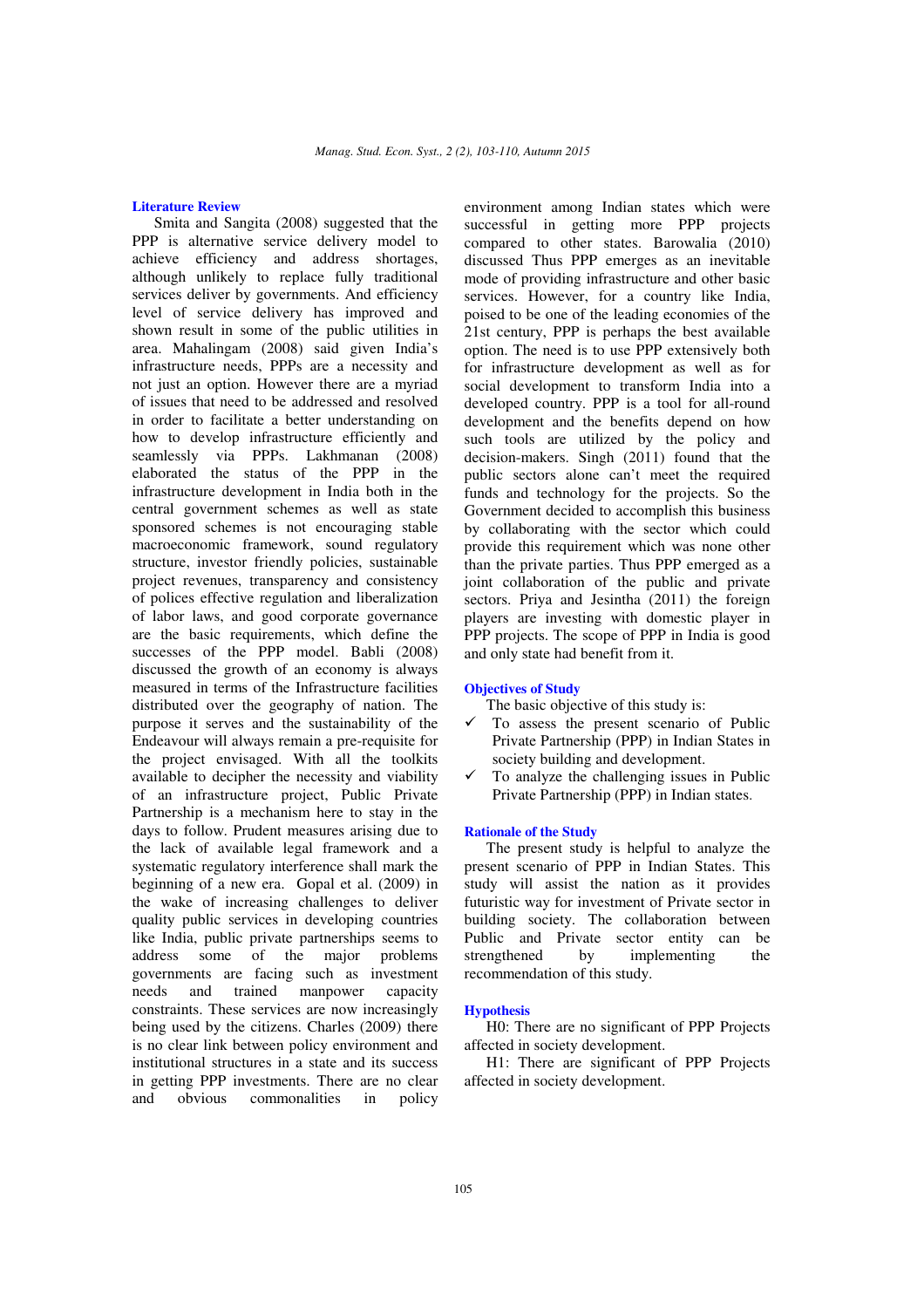## **RESEARCH METHOD**

This research paper is carried out with the help of only secondary data collected from different sources. All the data relevant to PPP projects in India and different states are available in the Government of India official website namely http://www.pppinindia.com and website of the committee on infrastructure, Planning Commission and Investment Commission of India. The other major tools for the collection of the information has been from available literature as, journals, books, and news of Govt. of India and states Govt. related to the PPP.

## **RESULTS AND DISCUSSION**

PPP approach can have a strong positive influence on Social Building, its welfare and sustainable development. The effect of carrying out PPP work is positive as it assists growth and progress of the society in particular and nation in general.

## **State Wise PPP Projects Status**

The data related to PPP projects status report as on 31st July, 2011, from the Government of India's database is compiled and given in blow tables 1 and 2.

As per the database of table 1, both the central and state agencies put together, there are 758 total PPP Projects in various stages from bidding to completion. The total value of the PPP Projects is Rs.383332.1 Crore. Karnataka has the maximum number of projects i.e., 104(13.72 %), followed by Andhra Pradesh 86(12.66%), Madhya Pradesh 78(11.34%), Maharastha 78 (10.29%), Gujrat 63(8.31), Rajasthan 59 (7.78%), Tamil Nadu 43(5.67%). According to the value of projects, the state of Andhra Pradesh tops the list with 86 projects at an estimated value of Rs. 66918.3 Crore which is 20% of total value of all projects put together for the entire country, followed by Maharashtra Rs. 45,592.0 crore (11%) with 78 projects, Karnataka Rs. 44658.9 crore (10%), Gujarat Rs. 39637.2 crore (8%), And Uttar Pradesh Rs. 26595.8 crore.

| <b>Name of State</b>  | <b>Total No. of</b><br>Project | <b>Value of Contract</b> | <b>Name of State</b>          | <b>Total No. of</b><br>Project | <b>Value of Contract</b> |
|-----------------------|--------------------------------|--------------------------|-------------------------------|--------------------------------|--------------------------|
| <b>Andhra Pradesh</b> | 96                             | 66918.3                  | Madhya<br>Pradesh             | 86                             | 14983.4                  |
| Assam                 | $\overline{4}$                 | 391.2                    | Maharashtra<br>78             |                                | 45592                    |
| <b>Bihar</b>          | 6                              | 2093.8                   | Meghalaya                     | $\overline{2}$                 | 762.1                    |
| Chandigarh            | $\overline{2}$                 | 75                       | 27<br>Orissa                  |                                | 13349.7                  |
| Chhattisgarh          | 4                              | 838                      | $\overline{2}$<br>Punducherry |                                | 3366.8                   |
| <b>Delhi</b>          | 13                             | 11316.6                  | 29<br>Punjab                  |                                | 3562.5                   |
| Gao                   | 2                              | 250.6                    | 59<br>Rajasthan               |                                | 15027.3                  |
| Gujarat               | 63                             | 39637.2                  | Sikkim<br>24                  |                                | 17110.6                  |
| Haryana               | 10                             | 11163.1                  | <b>Tamil Nadu</b>             | 43                             | 18628.6                  |
| Jammu & Kashmir       | 3                              | 6319.8                   | <b>Uttar Pradesh</b>          | 14                             | 26595.8                  |
| <b>Jharkhand</b>      | 9                              | 1704.1                   | Uttarakhand                   | $\overline{2}$                 | 521                      |
| Karnataka             | 104                            | 44658.9                  | West Bengal                   | 30                             | 6617.1                   |
| Kerala                | 32                             | 22281.5                  | <b>Inter State</b><br>14      |                                | 9567.8                   |
|                       |                                |                          | Total                         | 758                            | 383332.1                 |

# **Table 1: State wise PPP projects figures**

Source: Report of the Ministry of Finance, Government of India www.pppinindia.com)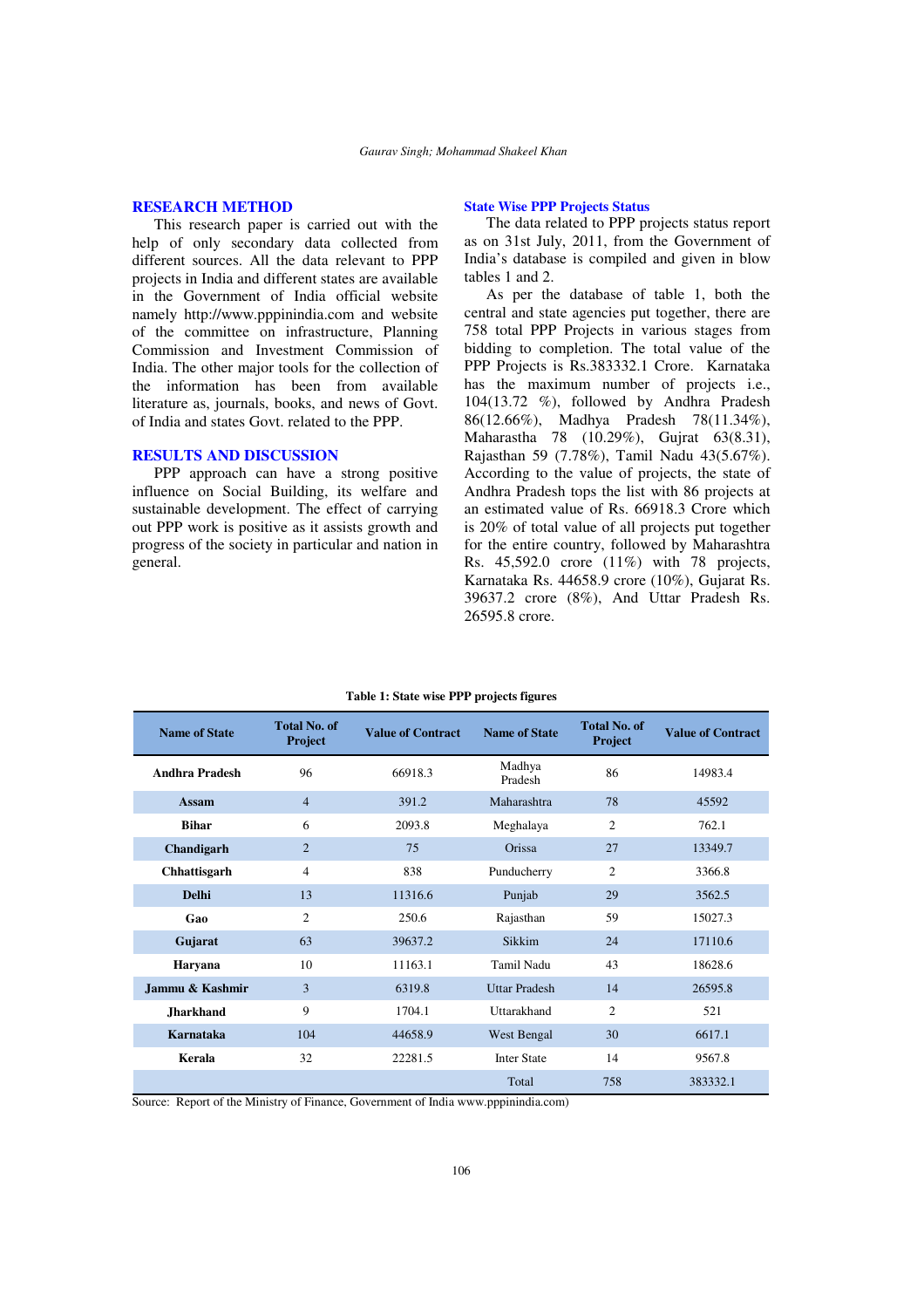**Table 2: Sector wise figures** 

# **Sector Wise Project Value Status**

| rabit $\boldsymbol{z}$ : bector white right $\boldsymbol{c}$ |                                    |                              |                                    |                                    |                        |                              |  |  |  |
|--------------------------------------------------------------|------------------------------------|------------------------------|------------------------------------|------------------------------------|------------------------|------------------------------|--|--|--|
| <b>Sector-Wise</b>                                           | <b>Total Number</b><br>of Projects | <b>Based on</b><br>100 Crore | <b>Between 100 to</b><br>250 Crore | <b>Between 251</b><br>to 500 crore | More than<br>500 crore | Value of<br><b>Contracts</b> |  |  |  |
| <b>Airports</b>                                              | 5                                  | $\overline{a}$               |                                    | 303.0                              | 18808.0                | 19111.0                      |  |  |  |
| <b>Education</b>                                             | 17                                 | 424.2                        | 365.5                              | 460.0                              | 600.0                  | 1849.7                       |  |  |  |
| <b>Energy</b>                                                | 56                                 | 337.6                        | 934.0                              | 3083.0                             | 62890.0                | 67244.6                      |  |  |  |
| <b>Heath Care</b>                                            | 8                                  | 315.0                        | 343.0                              | 275.0                              | 9000.0                 | 1833.0                       |  |  |  |
| <b>Ports</b>                                                 | 61                                 | 86.0                         | 1745.3                             | 4304.8                             | 74902.1                | 81038.2                      |  |  |  |
| <b>Railways</b>                                              | $\overline{4}$                     | $\overline{\phantom{a}}$     | 102.2                              | 873.0                              | 594.3                  | 1569.6                       |  |  |  |
| <b>Roads</b>                                                 | 405                                | 4364.6                       | 11696.5                            | 38520.5                            | 122143.3               | 176724.9                     |  |  |  |
| <b>Tourism</b>                                               | 50                                 | 1132.6                       | 1503.5                             | 800.0                              | 1050.0                 | 4486.1                       |  |  |  |
| Urban<br>Development                                         | 152                                | 2812.0                       | 3136.9                             | 6688.2                             | 16838.0                | 29475.0                      |  |  |  |
| <b>Total</b>                                                 | 758                                | 9471.9                       | 19826.9                            | 55307.5                            | 298725.8               | 383332.1                     |  |  |  |

Source: Report of the Ministry of Finance, Government of India www.pppinindia.com)

Sector wise analysis indicates in table 2 that, Road sector dominates the list with maximum number of PPP Projects 405 (53%), followed by urban development with 152 No.'s (20%), Ports with 61no's (8%), energy sector 56 (7%), Air port projects 5, and tourism projects 50, and 4 projects in Railways. When looking at the total estimated project cost of PPPs in terms of projects, we see that Road Sector account for 46% of the total (Rs. 176724.9 crore), because of the small average size of project. Ports, with a much larger average size of project, account for 21 percent of the total (Rs.81038.2 crore). The value of the 5 Airports project is 5% of the total value (Rs.19111.0 crore). It is noteworthy that if ports and central road projects and airport projects are excluded from the total, there is in fact a relatively small value of flow, at only Rs.3000 crore in basic infrastructure PPPs todate suggesting a significant potential upside for PPP projects across sectors, where states, municipalities have primary responsibilities.

#### **Hypothesis Testing**

Above analysis and results indicates that there are significant of PPP Projects affected in society development. It clearly shows that PPP

Projects are developing high quality infrastructure and delivering better quality of services. This accepts our alternative hypothesis that PPP Projects (leading Sub-sectors like road, port, urban development, education, health and sanitation) play significant role in building or development of society. And rejects the null hypothesis that is, there are no any significance of PPP Projects effected in society development.

## **Effect of Viability Gap Funding**

Here the effect of VGF (Viability gap funding) scheme is clearly seen on Infrastructure projects like road, port and others sectors projects. Which is highly in number projects and as well as value of amount. This is because of VGF scheme financial support to PPP projects in infrastructure. This scheme aim to support infrastructure projects those are economically justified but short of financial viability. The total VGF provided under the scheme is up to 20% of the total capital cost of the project.

Public-Private Partnership (PPP) help to provide growth to building society through health, education, drinking water & sanitation, environment Protection, Women & child development and agriculture development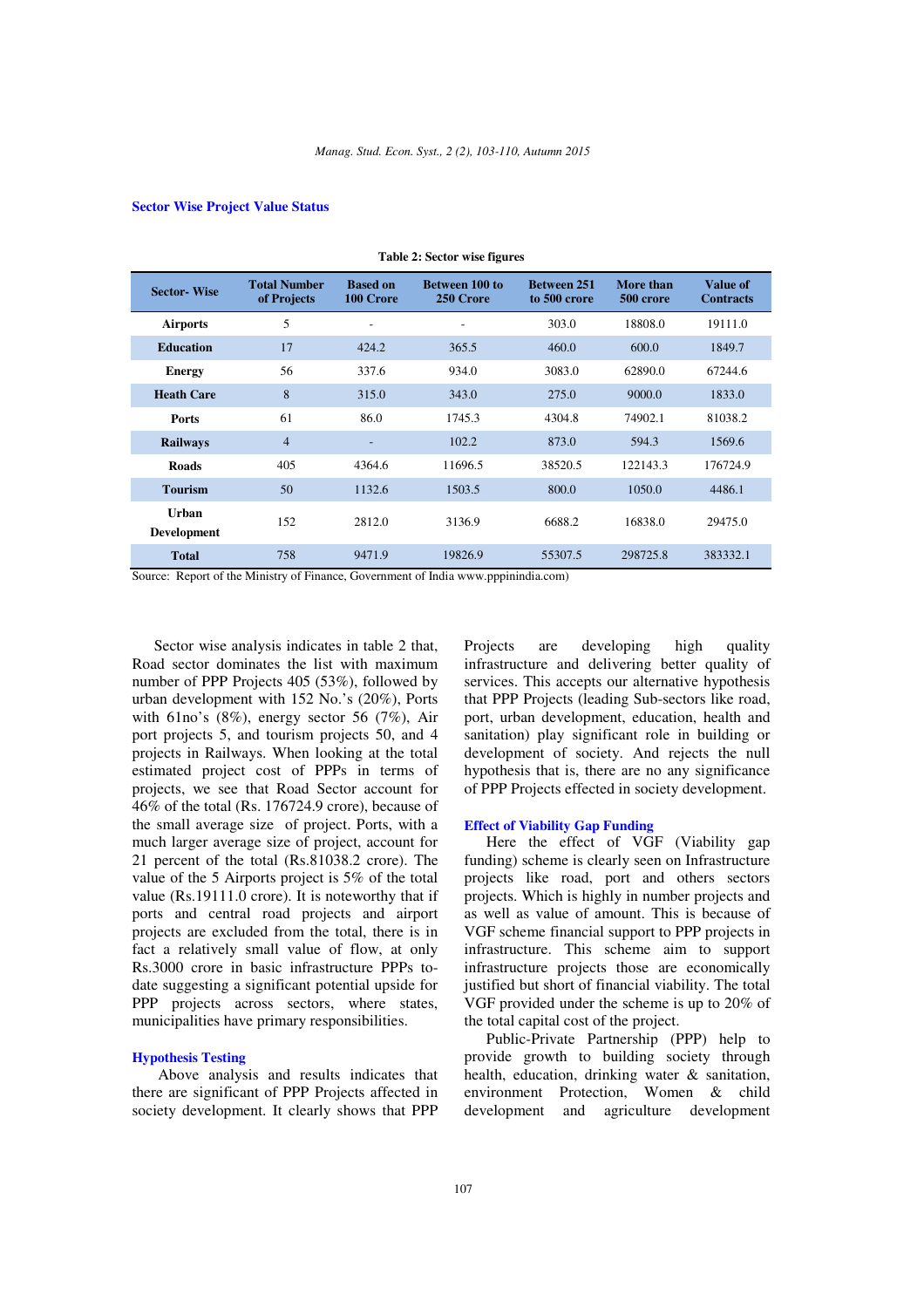sectors. Health sector is important and timely in the light of the challenges the public sector is facing in health care finance, management and provision. But PPP in health sector are expansion across the country. Now days this sector focus on AIDS, malaria, developing and facilitating access to vaccines & drugs and improving health services. In education sector PPP fill the gap of demand and supply of finances for basic, elementary and higher educational institutions. PPP achieve desired education outcome through relocating or building new schools, colleges, universities and providing management services. Along with PPP arrange portable water in rural areas through programs supply of drinking water. And various private sectors companies are collaborate with the government in order to increase pace of work for agriculture development across the country.

#### **Challenging Issues**

Despite its benefits and increasing adoption of PPP in Indian States, there are some constraints in PPP projects in Institutional & Organizational and project level of PPP projects implementation. These Challenges are summarized below in figure no- 2 as: In institutional & organizational level construction, some sectors suffer a lot of obstacles because of stringent regulatory framework. And several

PPP proposals for projects at the state level face hurdle due to the lack of enabling PPP legislation. At the political level there is a lack of interest in several states on the practical usefulness of PPPs in developing infrastructure. In PPP projects at the state level is show the lack of trust between the private and the public sector, increase in transaction costs to plan, and low trust between private and public sector are bottleneck issues. In some cases due to above reason project cancelation. So it is important to make the framework into PPP-friendly (figure 2).

In project level constraints have another set of reasons of challenges issues for the relative lack of PPP Projects implementation at the state level. There are issues like project specific factors equity contact, project governance, Public- Private finance, viable fee/ tariffs, social acceptance, economic viability, management regulation and overweight, and problem in coordination and approval of too many agencies. All these issues create problem in growth of PPP Projects and as well as demoralize the private sectors to investment in delivered of infrastructure and services to society. If government expect to meet batter quality of infrastructure and services to society, than all challenges issues would have been eliminate from the PPP Projects implementation. The growth PPP Projects will be increasing very smoothly way.



**Figure 2: Challenges in PPP projects**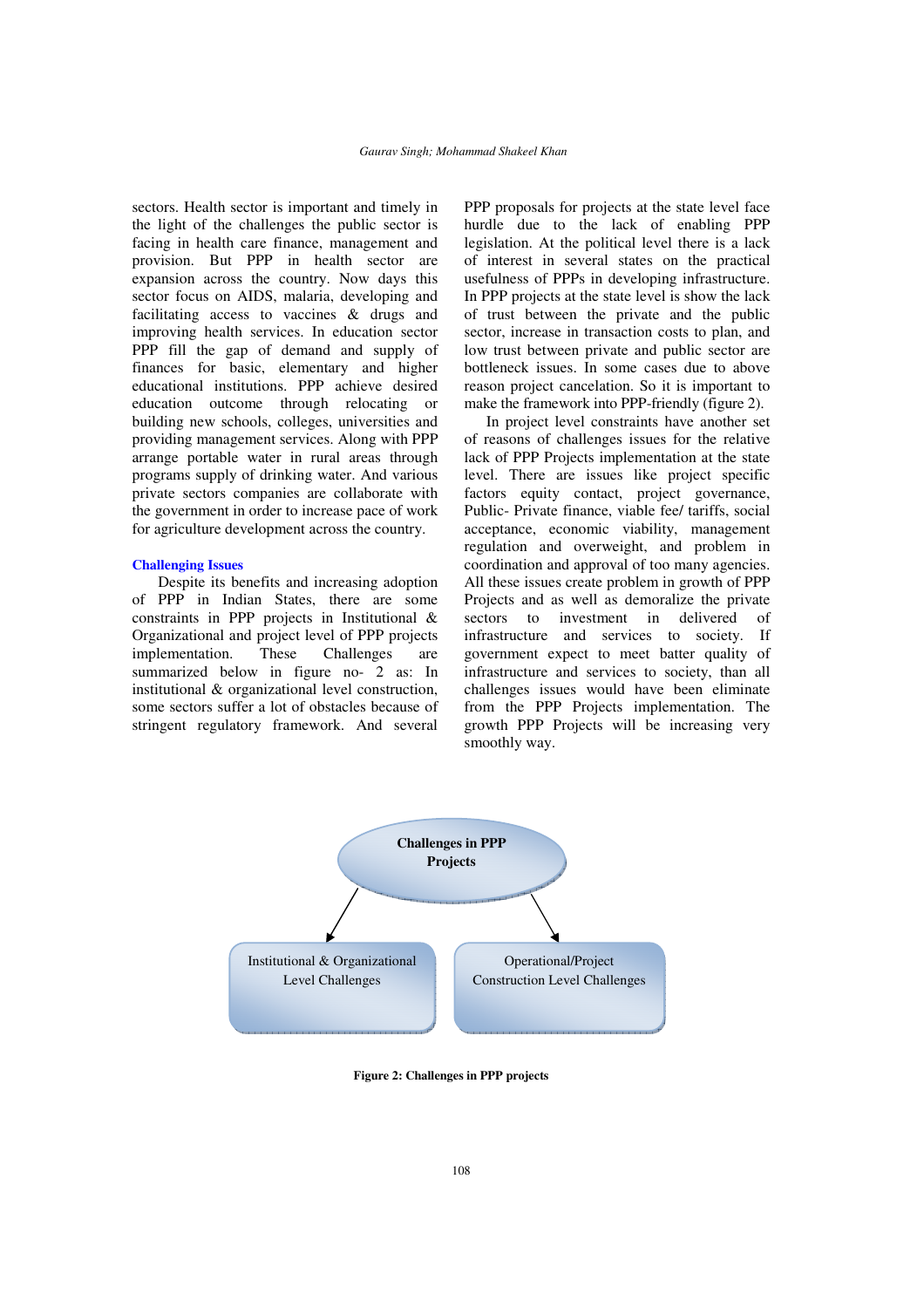# **CONCLUSION**

On the basis above discussion and analysis of tables 1 and 2, here we can say state like Andhra Pradesh, Gujarat, Maharashtra, Karnataka, Rajasthan and Madhya Pradesh have maximum number of projects and value of contract of projects. These all states have taken advantage of reducing the gap to meet increasing infrastructure needs and social exclusion by PPP Projects. Partnership further can bring creativity, dynamic, resilient, innovation, energy, vibrant and capacity building to improve service delivery. Some states which have high number of PPP Projects is found as the most innovative tool for served Public goods and services, which assist to society for batter living standard because these sates have active political approach and attractive policy for investors as well as supportive law and regularity framework. There are some hurdles like lack of good coordination between central and state government, uninteresting of private party, unsound of financial credibility and stringent regulatory framework. Due to all these reason some states they have low number of PPP projects, and here PPP is critical in promoting innovation in technological, institutional, and organizational behaviors and practices in service delivery. Above discussion and analysis has shown that the sector wise awarded Projects and the value of that PPP projects. The interest of private investors in Indian states under PPP model is more towards in sub-sector of Infrastructure development rather than service sectors. Projects of infrastructure sector like road, port, and urban development high in number as well as in term of value in comparison to service sector projects like education, health care and energy distribution. Government offers various financial schemes to create interest in private sectors to invest in all sectors. Sector like road, urban development, port and tourism have more dominant in among of them.

On the basis of my findings on the subject cited above following conclusions may be drawn: This paper has presented an overview of status of the PPP projects with sector wise in states level. All these projects help to development of society. Here we observed that some states like Karnataka, Andhra Pradesh, Maharashtra, Gujarat and Rajasthan have highly

leading states in number PPP Projects and as well as in value of contract of projects. These states have good legislative framework, effective planning of states government and clear cut vision full implementation. There are massive scopes for expansion of the use of PPP in nearly every sector and also the role of PPP as another way of promoting better service to the society. Developing India, with paucity of basic infrastructure and essential services is a new horizon for private sector. Thus PPP emerges as an inevitable mode of providing infrastructure and other basic services. Of course there are no doubts on the credibility and efficiency of PPPs. The need is to use PPP extensively both for infrastructure development as well as for social development to transform India into a developed country.

#### **RECOMMENDATIONS**

The following suggestions were made based on the basis of above discussion. This will be helpful in improving the performances of PPP projects and making PPP scheme more effective and successful. Government will have to show interest and commitment towards private sector in respect of secure return on investment (ROI). Private sectors come out with approach of corporate social responsibility (CSR) and serve the society through PPP. Government should be needed more focus on delivery of services sectors. And here expansion of PPP must be in multi sectoral development for gaining more growth in society development, and to achieve socio economic growth.

#### **REFERENCES**

- Babli, P. B. (2008). Public Private Partnership's (PPP): The Future of India's Infrastructure Development a Myth, Mystery or A Reality?
- Barawalia, A. (2010). Public Private Partnership in Social Sectors for Harmonized Development in Indian, Ontario International Development Agency.
- Charles, V. K. (2009). Nothing Ventured, Nothing Gained, Successful Strategies Adopted by Indian States for Public Private Partnerships, International School for Social Science.
- Gupta, A. K. (2013). Risk Variation Assessment of Indian Road PPP Projects. *International Journal of Science Environment and Technology*, 2 (5), pp. 1017-1026.
- Haldea, G. (2012). Public Private Partnership in National Highways: Indian Perspectives Discussion